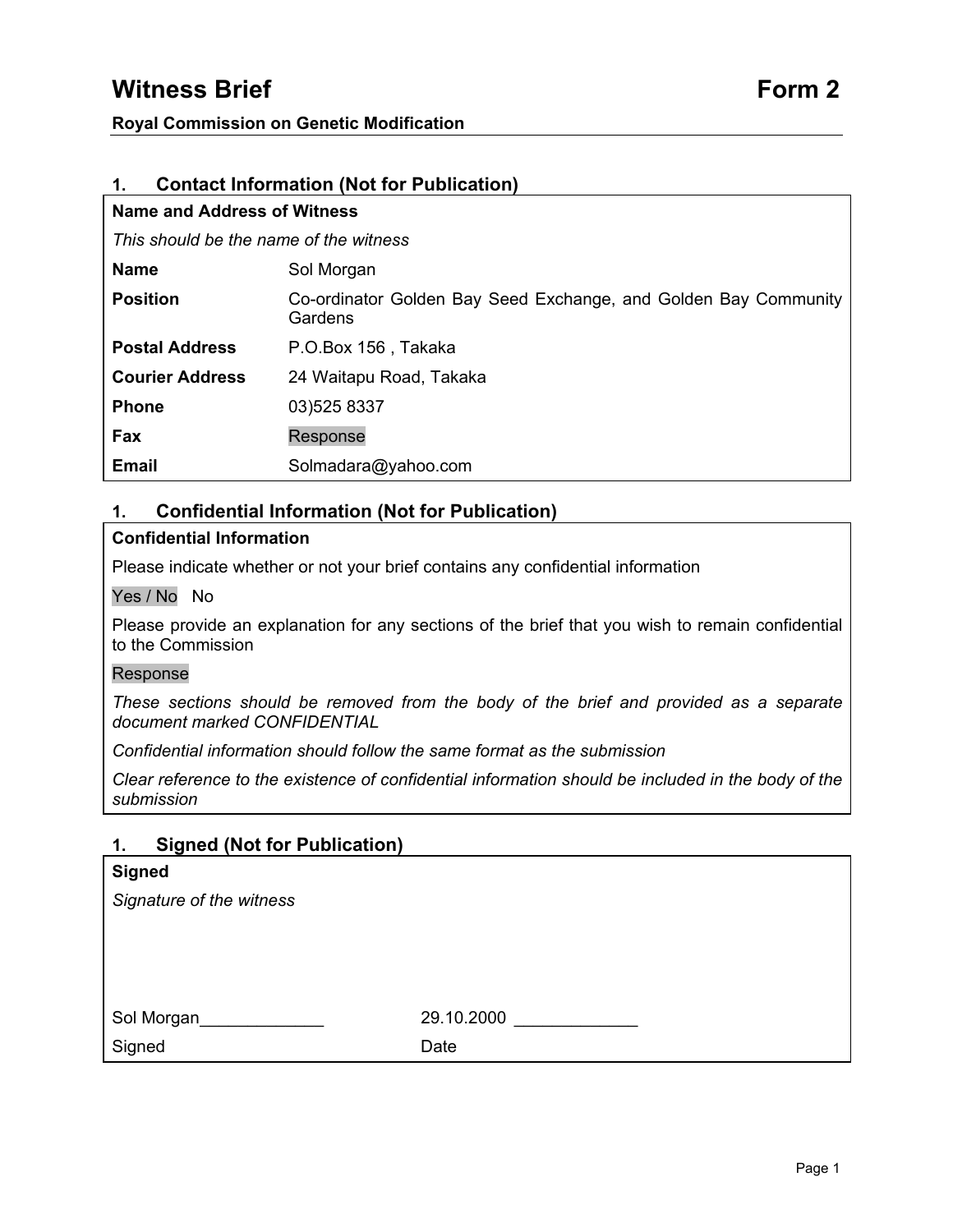# **(For Publication)**

# **1. Name of Witness**

Sol Morgan

# **1. Name of "Interested Person" (on behalf of whom the Witness will appear)**

Nelson GE Awareness Group

# **1. Witness Brief Executive Summary**

### **Executive Summary**

Provide an overarching summary of the evidence and recommendations made [in respect of items (1) and (2) of the Warrant]. The Executive Summary should be no more than **3** pages in length

*Please note that individual section summaries will be required and therefore the Executive Summary should focus on summarising the issues addressed in the brief and provide cross references to the sections in which the issues are covered rather than summarising the substantive content*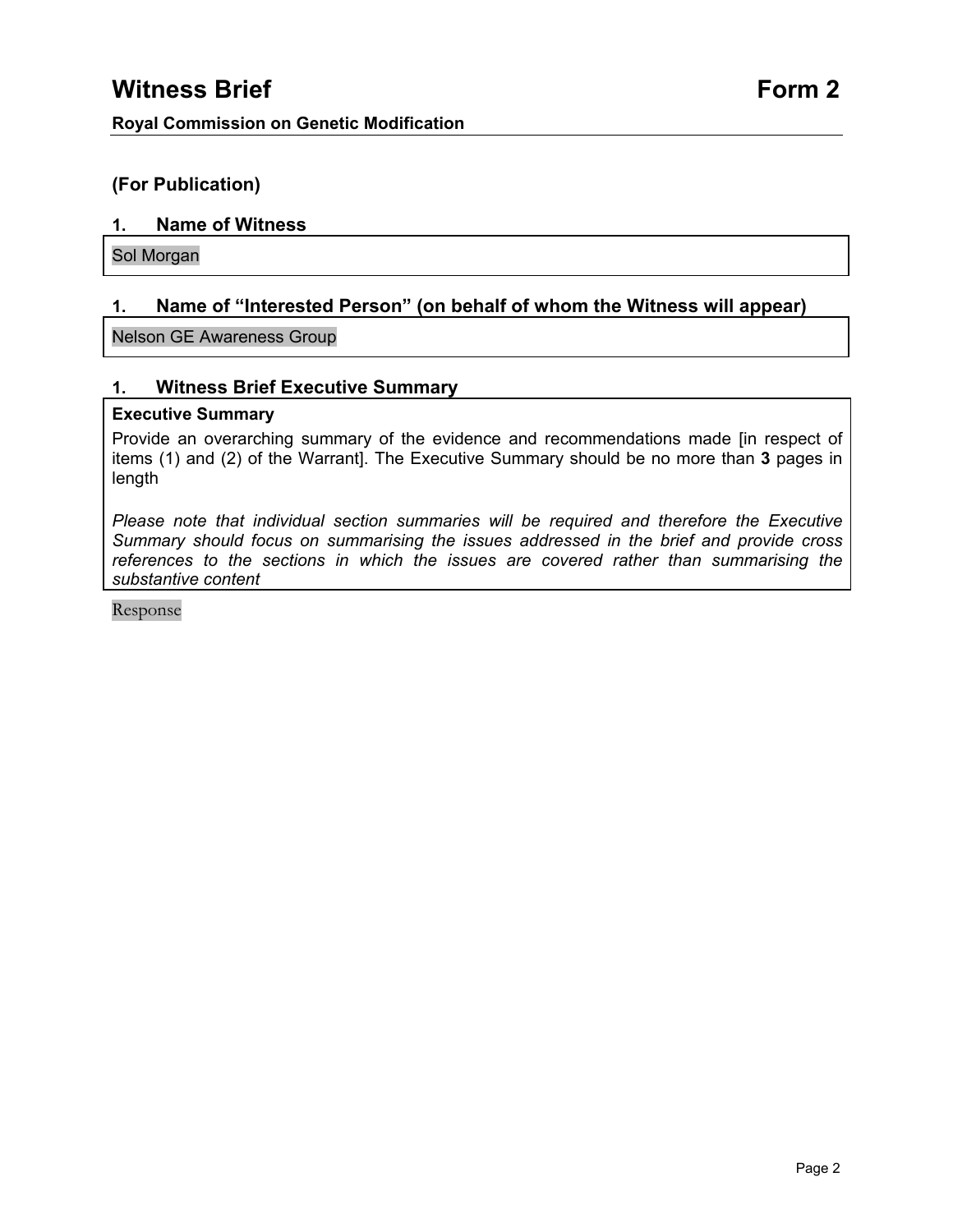# **1. Evidence by Section (as specified in the matters set out in the Warrant)**

### **Evidence by Section**

Witness briefs are to be structured in line with the matters specified in the Warrant and the sections numbered accordingly

Each section should stand alone, and include a section summary, identifying the issues addressed in the section

Witness briefs may address **all** or only **some** of the sections (as specified in the Warrant). However section numbers should be retained, for example, if a brief addresses matters (a), (c) and (e), the sections shall be numbered (a), (c), and (e), rather than a, b, and c

Witness briefs may, within each section, adopt a sub-section approach using different headings; however, each paragraph should be consecutively numbered

# **Section A Recommendations**

The Warrant has set the Commission the task of receiving representations upon, inquiring into, investigating, and reporting on the items set out in Section A (1) and (2) below

# **Section A (1)**

**A (1)** the strategic options available to enable New Zealand to address, now and in the future, genetic modification, genetically modified organisms, and products

#### **Section A (1) Summary**

Response

# **A (1)**

Response

# **Section A (2)**

**A (2)** any changes considered desirable to the current legislative, regulatory, policy, or institutional arrangements for addressing, in New Zealand, genetic modification, genetically modified organisms, and products

#### **Section A (2) Summary**

Response

# **A (2)**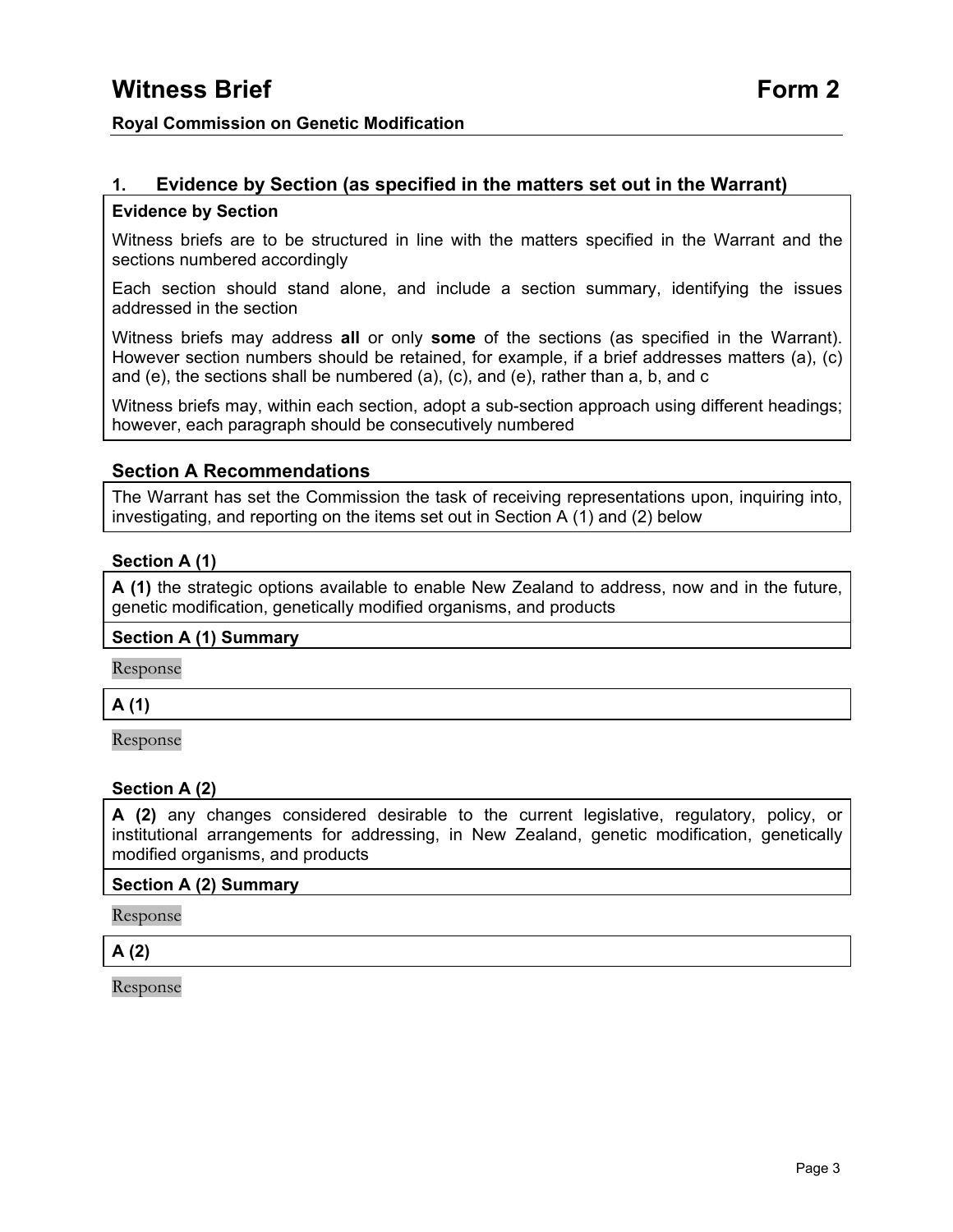# **Section B Relevant Matters**

The Warrant has set the Commission the task of receiving representations upon, inquiring into, and investigating, the matters set out in Section B  $(a) - (n)$  below

# **Section B (a)**

**B** (a) where, how, and for what purpose genetic modification, genetically modified organisms, and products are being used in New Zealand at present

### **Section B (a) Summary**

1. To my knowledge GE crops are being researched by CRI in NZ for the purpose of expanding the control that conventional agriculture / horticulture has over the environment. This will only enhance the unsustainability and dominance of this current mode of production.

# **B (a)**

- 2. It is important to highlight the fundamental differences of purpose behind both organic and conventional production systems. Organic production is based on the fundamental belief that humans must learn to live in harmony with the earth, if we are to survive as a species. Organic is the functional manifestation of the precautionary principle. Conventional production is based on the exact opposite belief - namely, we must conquer and control nature, even at the cellular level. Genetic engineering is an extension of the conventional, industrial model, which creates new ecological problems, with risks assessed after new technologies are introduced. While organics is based on empowerment, GE is based on corporate control.
- 3. Therefore the underlying purpose behind GE research in NZ must be to enhance the corporate control of our food supply. Thus further dis-empowering our local communities and our countries long term sustainability.

# **Section B (b)**

**B (b)** the evidence (including the scientific evidence), and the level of uncertainty, about the present and possible future use, in New Zealand, of genetic modification, genetically modified organisms, and products

# **Section B (b) Summary**

4. There no research that I have seen that suggests the use of GE is safe, in fact quite the contrary exists. How can science predict the combined effects of GE within the environment and on human health , with so many factors involved. Therefore the uncertainty is infinite. Just because we can genetically engineer new organisms and food doesn't mean we should. We still haven't realised the full impact of chemicals on human health and the environment (even when we know they're poison!), let alone the irreversible impacts that GE will have if we continue to develop this technology...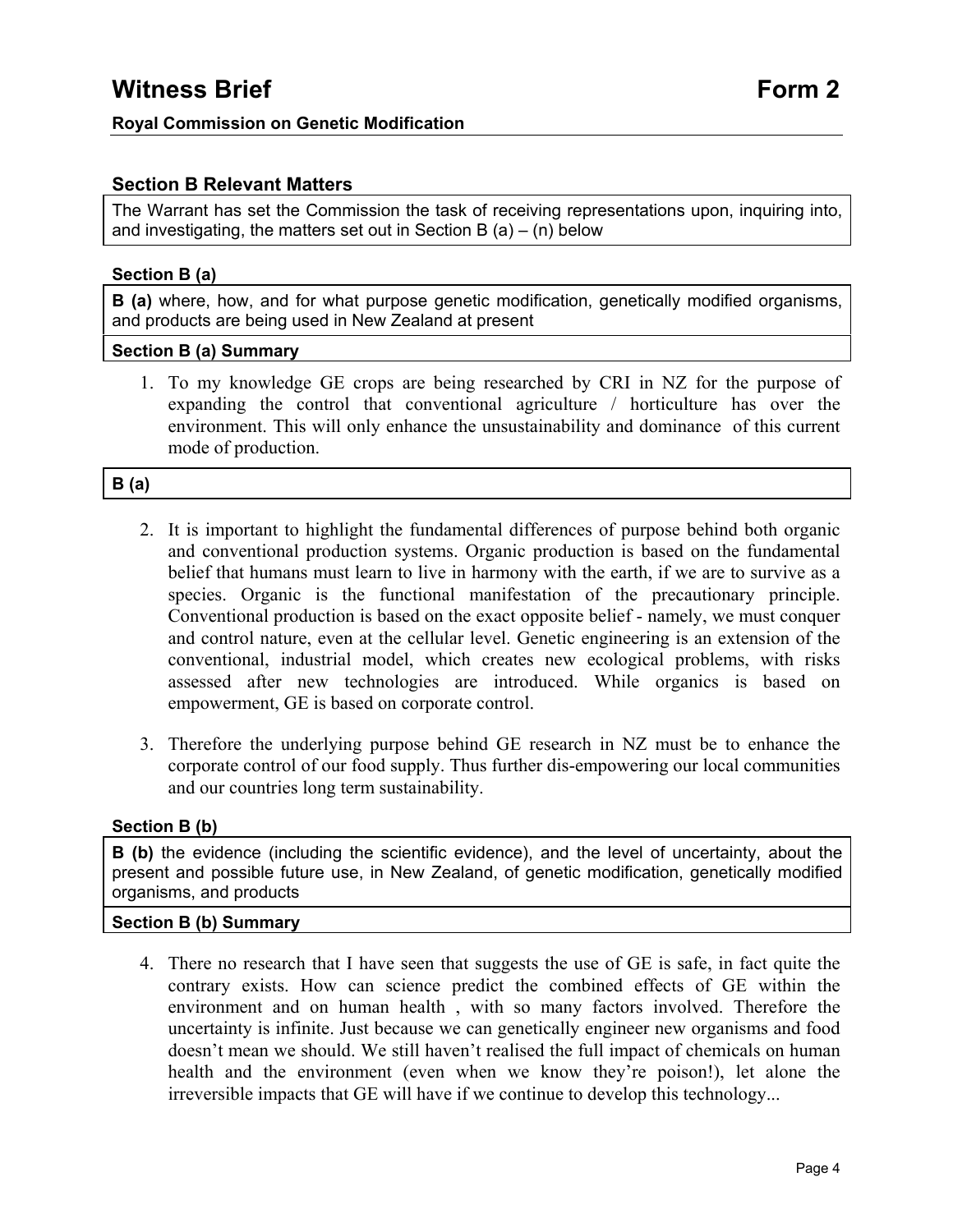# **B (b)**

- 5. Some questions to consider:
	- Shouldn't sound science be used to establish a product's safety **before** it is released into the environment and placed in the food chain?
	- What are the long term impacts of GE crops on human health and the environment, E.g increased Bt toxins on soil ecology?
	- Once GE contaminants enter the environment they will be potentially be impossible to remove. E.g. How can genetically engineered toxins be removed from the environment once they have been introduced?

# **Section B (c)**

**B (c)** the risks of, and the benefits to be derived from, the use or avoidance of genetic modification, genetically modified organisms, and products in New Zealand, including:

- **(i)** the groups of persons who are likely to be advantaged by each of those benefits
- **(ii)** the groups of persons who are likely to be disadvantaged by each of those risks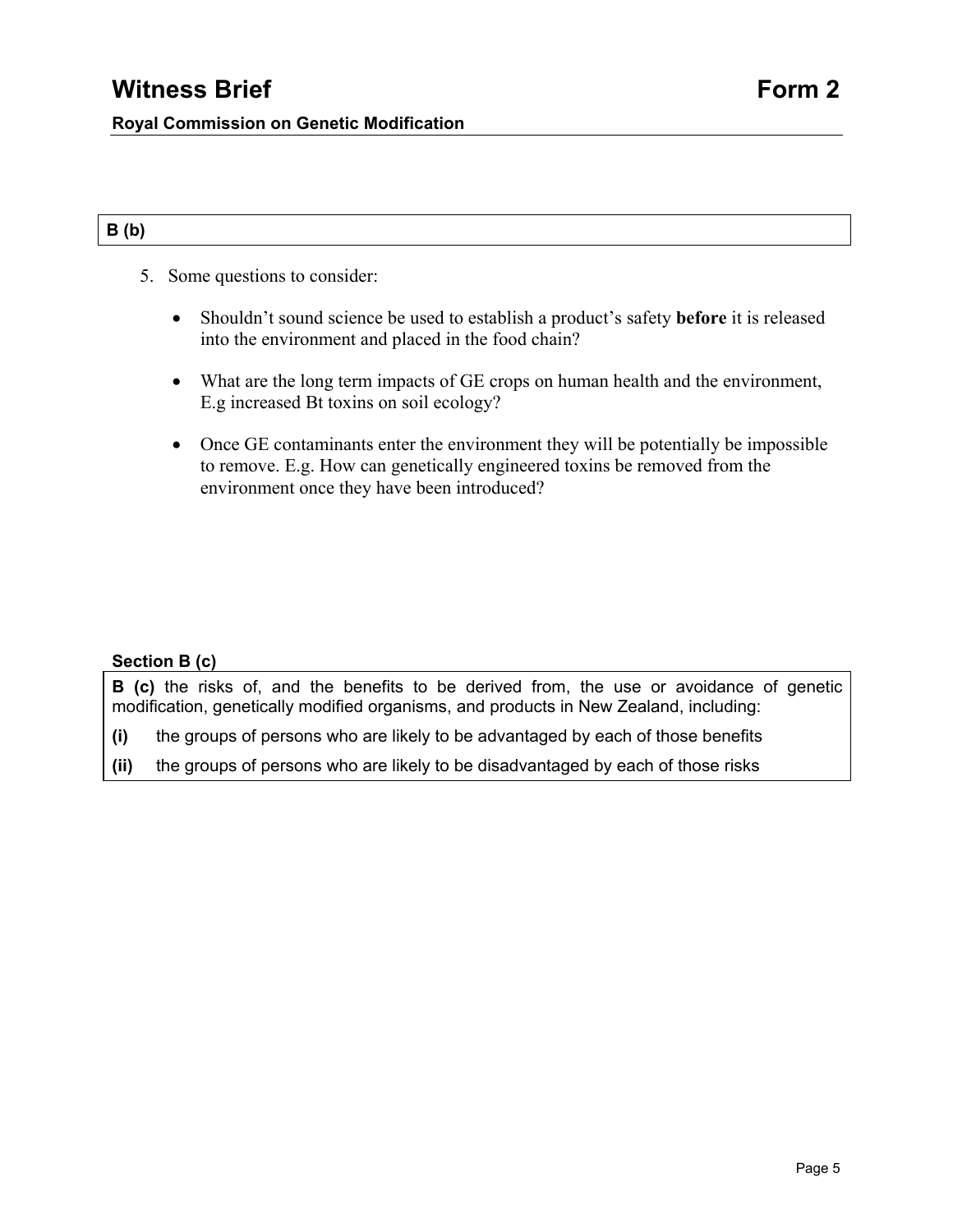# **Witness Brief Form 2**

# **Royal Commission on Genetic Modification**

# **Section B (c) Summary**

- 6. There are significant risks associated with GE upon:
- 1. The bio-diversity of ecosystems:
- E.g. Research at Cornell and Iowa State Universities has confirmed that Bt corn pollen kills Monarch butterflies and other Lepidoptera. This impact on non-target species was not predicted prior to the release of Bt corn. Every cell of the Bt corn carries the Bt toxin, and the plant itself is a registered pesticide.
- E.g. Lab research by May Berenbaum at the University of Illinois has recently shown that over 80% of the black swallowtail larvae exposed to pollen from Novartis corn variety Max 454 died after just 2 days.
- E.g. Research in Europe shows that GE crops damage beneficial insects, including lacewings and ladybugs. Beneficial insects that prey on aphids which have consumed Bt toxins have lower survival and reproduction rates than those which feed on healthy aphids. This impact of GE Bt was not researched or anticipated.
- Evidence suggests that the out-crossing of Ge crops can create super weeds (Research in Canada shows that herbicide resistant canola cross-pollinates with wild and domestic relatives, creating "superweeds" which are resistant to herbicides.) and contaminate neighbouring open-pollinted crop seed.
- **2.** The integrity of the organic system:
- Organic farmers and growers often rely on the ability to save open-pollinated seed for future crops. This can add significant costs to the organic producers , as they will have to buy organic seed instead.
- Organic growers also rely on the use of certain insecticidal organisms and plants to treat pest and disease problems. One good example of this is the ability to use Bt for control of white cabbage butterfly. It is inevitable that the planting of insecticidal GE crops, such as Bt corn, cotton and potatoes, will result in pesticide resistant pests, because the GE toxins are present in every cell of every plant at all times. Any biologist or entomologist knows that this is a recipe for resistance. As insects develop resistance, conventional growers will need to apply more and stronger insecticides, and organic growers will likely lose access to a previously effective, selective, least-toxic, and natural pesticide.
- Contamination of organic crops by GE crops will also result in the loss of certification, and thus the livelihood of organic producers will be put at risk.
- Contamination of the soil is likely to increase with the use of insecticidal crops, such as Bt corn and herbicide resistant crops, such as round up ready soya bean. Toxins from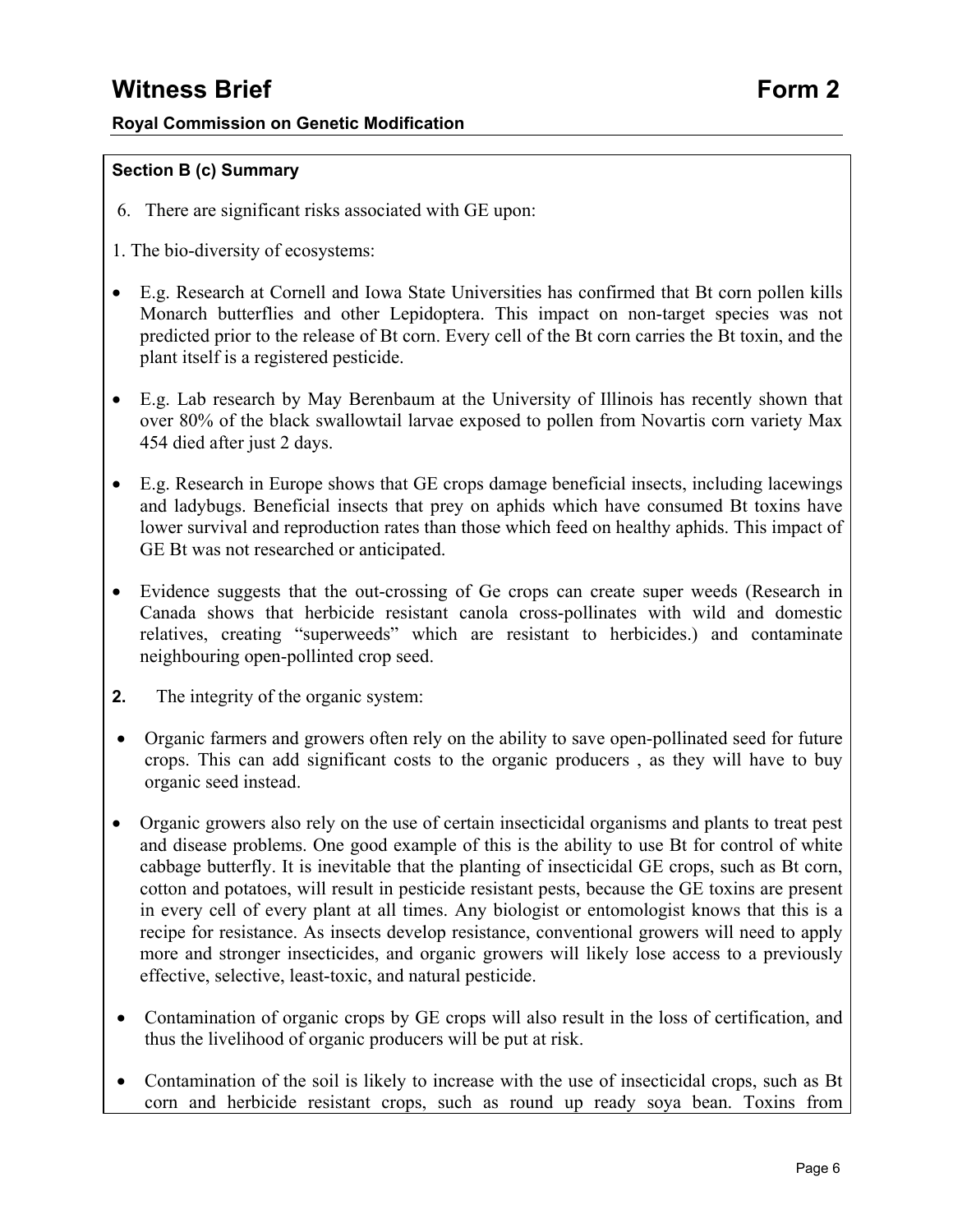genetically engineered Bt crops accumulate in the soil, killing organisms and altering soil ecology, according to research at New York University. The GE Bt toxin was found to exude from the roots of living Bt corn plants. After 234 days, the toxin had not degraded. The research abstract concludes "there may be a risk that non-target insects and organisms in higher trophic levels could be affected by the toxin.

Despite what the biotech industry would like us to believe, farmers are spending more on pesticides than ever before. Genetic engineering has not resulted in a decrease in pesticide use. In fact, herbicide resistant crops, such as Roundup Ready soybeans and canola, lead to increased use of pesticides, since the crops are repeatedly sprayed during the growing season. And, since Bt corn and cotton are registered pesticides, with every cell of every plant containing GE toxins, the growing of these crops has led to a vast increase in pesticides being introduced into the environment.

# **3.** Human health:

The increased use of herbicides with herbicide resistant crops will undoubtedly lead to increased levels of residues in our foods. Recently applications have been made to increase the allowable levels of pesticides on food crops. The risk therefore is borne by the consumers who will unknowingly eat this contaminated food.

**B (c)(i)** 

7. Biotech companies , food corporates and large commercial growers are the only potential beneficiaries of GE production.

#### **B (c)(ii)**

8. Organic farmers, growers and seed savers will be significantly disadvantaged by the introduction of GE crops into our environment. This will impact negatively on local communities which are currently struggling to survive.. Consumers will be ultimately be the "guinea pigs" in this GE experiment.

#### **Section B (d)**

**B (d)** the international legal obligations of New Zealand in relation to genetic modification, genetically modified organisms, and products

#### **Section B (d) Summary**

Response

**B (d)**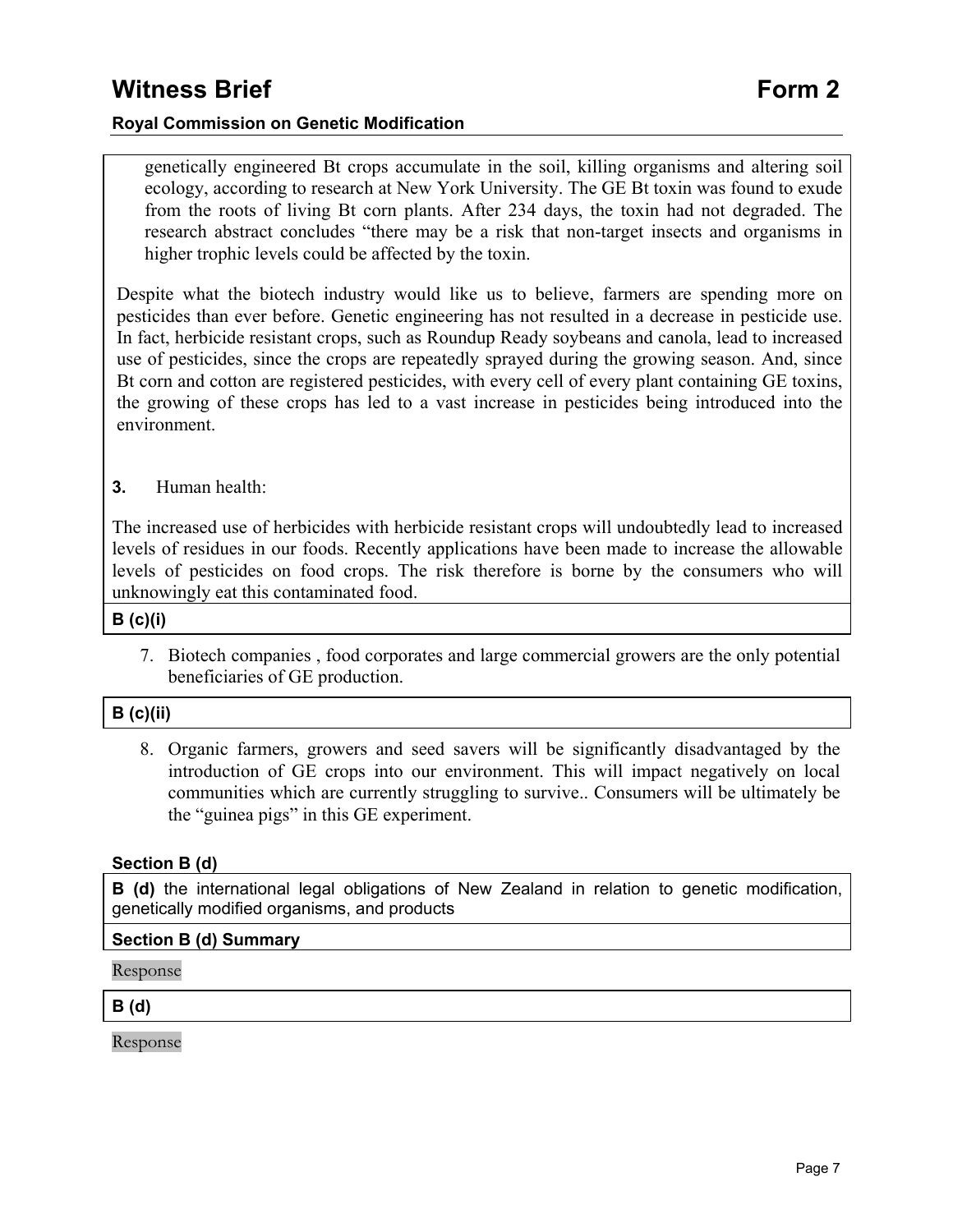# **Witness Brief Form 2**

### **Royal Commission on Genetic Modification**

### **Section B (e)**

**B (e)** the liability issues involved, or likely to be involved, now or in the future, in relation to the use, in New Zealand, of genetic modification, genetically modified organisms, and products

#### **Section B (e) Summary**

Response

#### **B (e)**

Response

#### **Section B (f)**

**B (f)** the intellectual property issues involved, or likely to be involved, now or in the future, in relation to the use in New Zealand of genetic modification, genetically modified organisms, and products

#### **Section B (f) Summary**

Response

#### **B (f)**

Response

#### **Section B (g)**

**B (g)** the Crown's responsibilities under the Treaty of Waitangi in relation to genetic modification, genetically modified organisms, and products

#### **Section B (g) Summary**

Response

#### **B (g)**

Response

#### **Section B (h)**

**B** (h) the global developments and issues that may influence the manner in which New Zealand may use, or limit the use of, genetic modification, genetically modified organisms, and products

#### **Section B (h) Summary**

Response

#### **B (h)**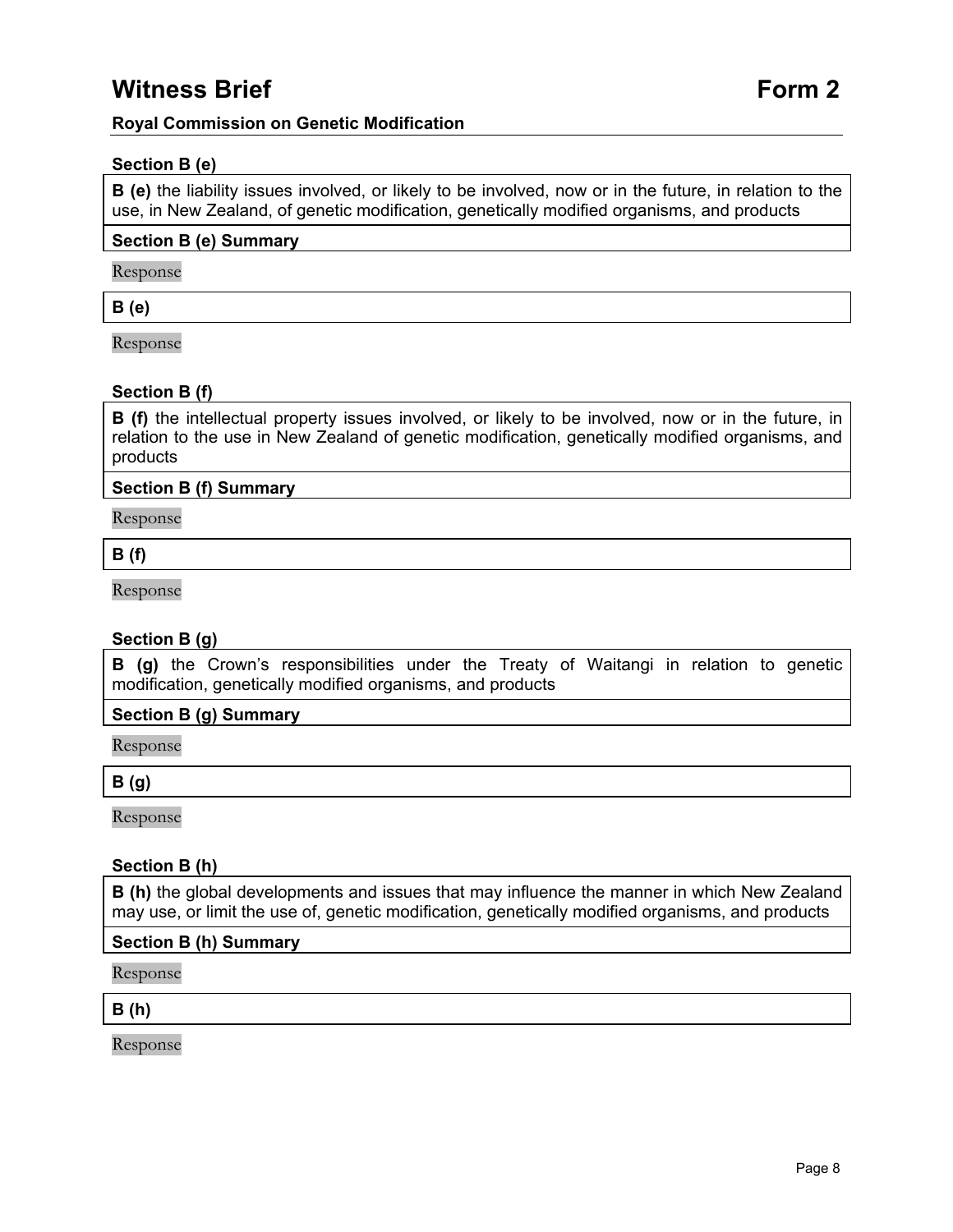# **Section B (i)**

**B** (i) the opportunities that may be open to New Zealand from the use or avoidance of genetic modification, genetically modified organisms, and products

# **Section B (i) Summary**

9. The opportunity still exists to capitalise on NZs' "clean green image" internationally by expanding the already growing organic industry. The world markets are demanding clean , healthy GE free food and related products, which the organic industry fulfils. Based on overseas scientific evidence the impact of growing GM crops could seriously affect the ability of NZ to continue growing food organically. There is huge opportunity for communities within NZ to develop rural organic initiatives, thus aiding rural economies.

# **B (i)**

10.

- The overseas markets for GE crops is limited, with major buyers in Europe, Japan, Canada, and Mexico not wanting GE crops.
- The organic industry both internationally and nationally provides significant premiums for produce. This then benefits all those involved in the organic industry and especially rural economies.
- The growth of the organic industry in NZ is demanding a supply of organic seed mostly vegetable and arable crops. Organic growers are required as of July 2000 to purchase organic seed where possible. This has opened up a huge potential market for organic seed companies and seed growers to take advantage of. However, as mentioned before , the introduction of GE crops into NZ will seriously hinder this opportunity .

# **Section B (j)**

**B** (i) the main areas of public interest in genetic modification, genetically modified organisms, and products, including those related to:

- **(i)** human health (including biomedical, food safety, and consumer choice)
- **(ii)** environmental matters (including biodiversity, biosecurity issues, and the health of ecosystems)
- **(iii)** economic matters (including research and innovation, business development, primary production, and exports)
- **(iv)** cultural and ethical concerns

# **Section B (j) Summary**

**B (j)(i)**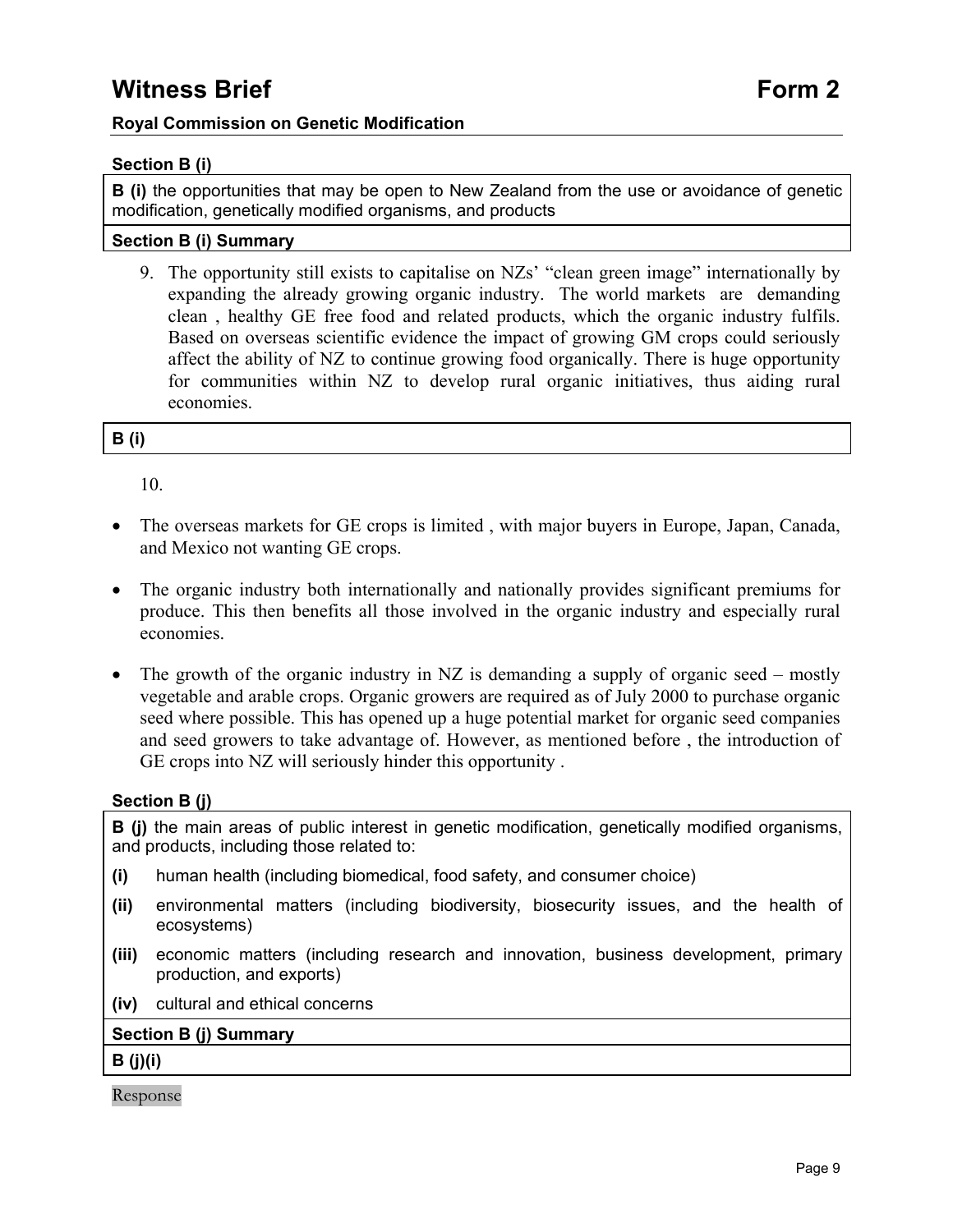# **B (j)(ii)**

- 11. There is mounting evidence to indicate that GM crops are significantly impacting upon the bio-diversity of the surrounding ecosystem and in particular on the bio-diversity of food plants.
- 12. Bio-diversity is vital for long term sustainability of any ecosystem. Current methods of conventional crop production i.e chemical use, mono-cultural cropping, lack of wilderness areas, limited crop varieties all impact negatively on the bio-diversity of surrounding ecosystems. Organic food however is food produced in harmony with the earth. Organic standards prohibit the use of toxic pesticides, synthetic fertilizers, sewage sludge, irradiation, and genetically engineered organisms. Organic farmers are required to implement ecologically sound management systems which build soil health and promote biological diversity. Organic farmers use cultural practices, instead of synthetic inputs, to raise crops and livestock. Certified organic farms and processing facilities must be inspected at least annually, and must prove that their operations comply with organic standards.
- 13. The sustainability of our horticultural and agricultural industries relies upon developing suitable crop varieties that can be integrated into each ecosystem/ micro-climate with the least negative impact. Heirloom varieties for example have survived not because of large seed companies but because they are ideally suited to the micro-climates they have been grown in.
- 14. Developing crops that require the use of chemicals e.g. round-up-ready soya beans etc, or those which destroy bio-diversity e.g. Bt corn etc., are not sustainable options- but short term options that will have an infinite impact on the environment.

# **B (j)(iii)**

15. The economic potential for NZ and especially local communities to develop the organic industry is huge. Research in NZ suggests that the potential growth of the organic industry in this country is 20% per annum. The development of the GE industry will seriously jeopardise this economic opportunity. Long term sustainability lies with strengthening local economies. There are already initiatives that are aimed at developing rural organic economies in NZ, such as organic growers co-operatives, organic seed production , community supported agricultural schemes (which benefit both the growers and the consumers). Development of the organic industry will increase local employment opportunities and therefore enhance sustainability of local communities.

# **B (j)(iv)**

16. The ability of home gardeners, organic growers and rural communities to grow their own food, and save seed year after year is what has sustained the majority of human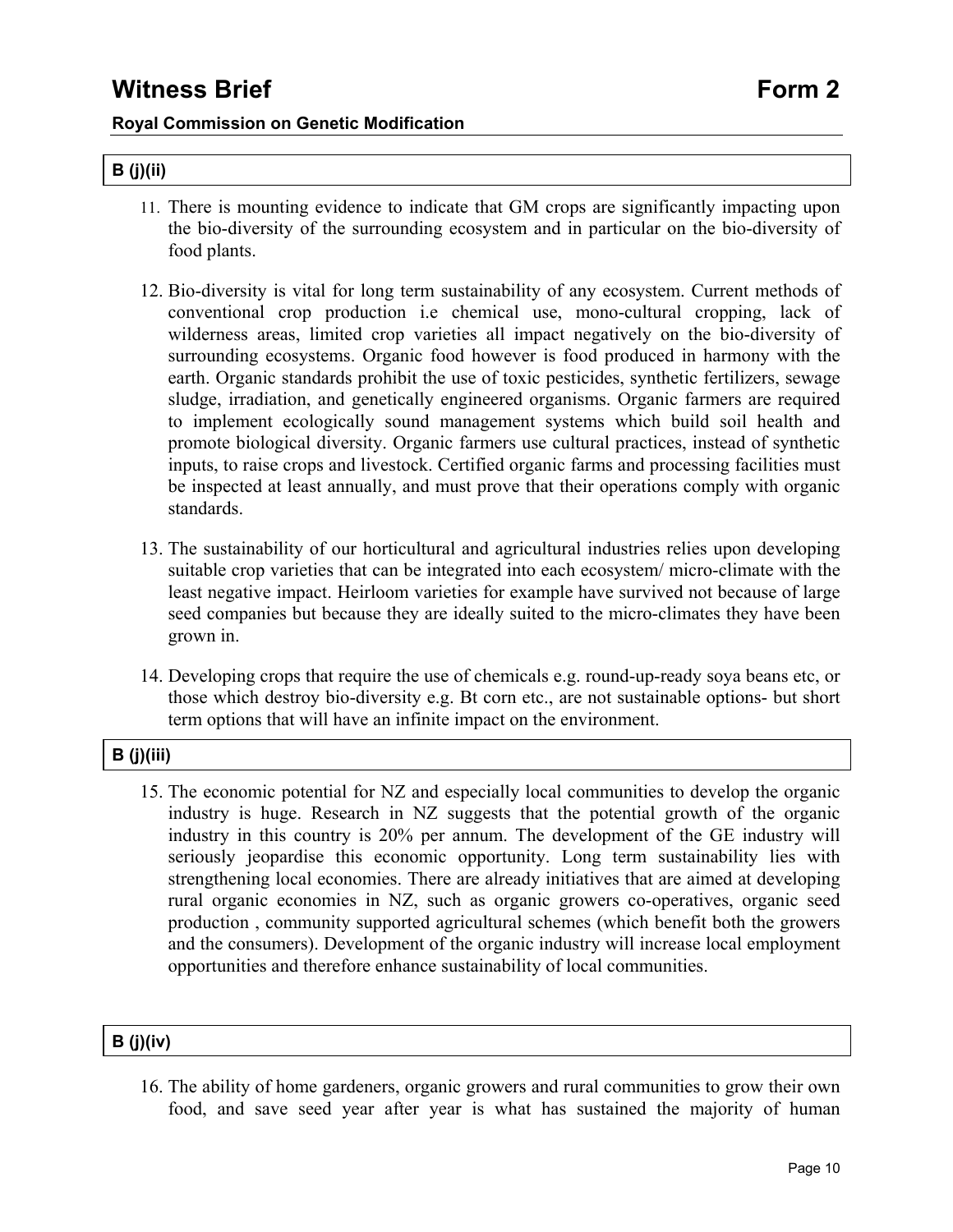civilisation up until recently. The continual control of our food supply is a food security issue. Communities are empowered when they can sustain themselves by growing their own food. The GE industry does not support the sustainability of our communities, but instead is continually eroding our ability to be self sufficient, and therefore our sense of self empowerment. This country was established by having strong rural communitiesthat is our cultural history. It is time to once again support initiatives that strengthen our communities, our culture. Initiatives that bring control back to the community, such as local food co-ops, regional organic seed companies etc….

17. As mentioned before, just because we can do it i.e GE, doesn't mean it's a good idea or that we should. The old saying come to mind "curiousity killed the cat". There is the sustainability of life on earth at stake with GE. Unlike any other human activity GE has the potential for irreversible, worldwide devastation. If were going to go down the GE path we at least need to be absolutely certain of the implications, for the sake of the environment and our children, of which we are guardians for. Personally and professionally I feel strongly that we don't need GE (especially GE food), we just need to look at approaching how we manage our resources. By taking a holistic systems approach we can fully realise how interconnected every living thing is to each other. GE will undoubtedly destroy the very fabric of life as we know it. I question even if we have the right to GE organisms, especially for the sole purpose of dominating more of the worlds food supply..

#### **Section B (k)**

**B** (k) the key strategic issues drawing on ethical, cultural, environmental, social, and economic risks and benefits arising from the use of genetic modification, genetically modified organisms, and products

#### **Section B (k) Summary**

18. You are faced with decision of whether to continue to support and develop the GE crop industry (with all its associated risks and likely impacts) or whether to stop the development of GE crop industry in favour of the huge organic industry potential for this country. I don't believe from my knowledge and experience that we can have both industries operating in NZ, not for long anyway.

#### **B (k)**

Response

# **Section B (l)**

**B (l)** the international implications, in relation to both New Zealand's binding international obligations and New Zealand's foreign and trade policy, of any measures that New Zealand might take with regard to genetic modification, genetically modified organisms, and products, including the costs and risks associated with particular options